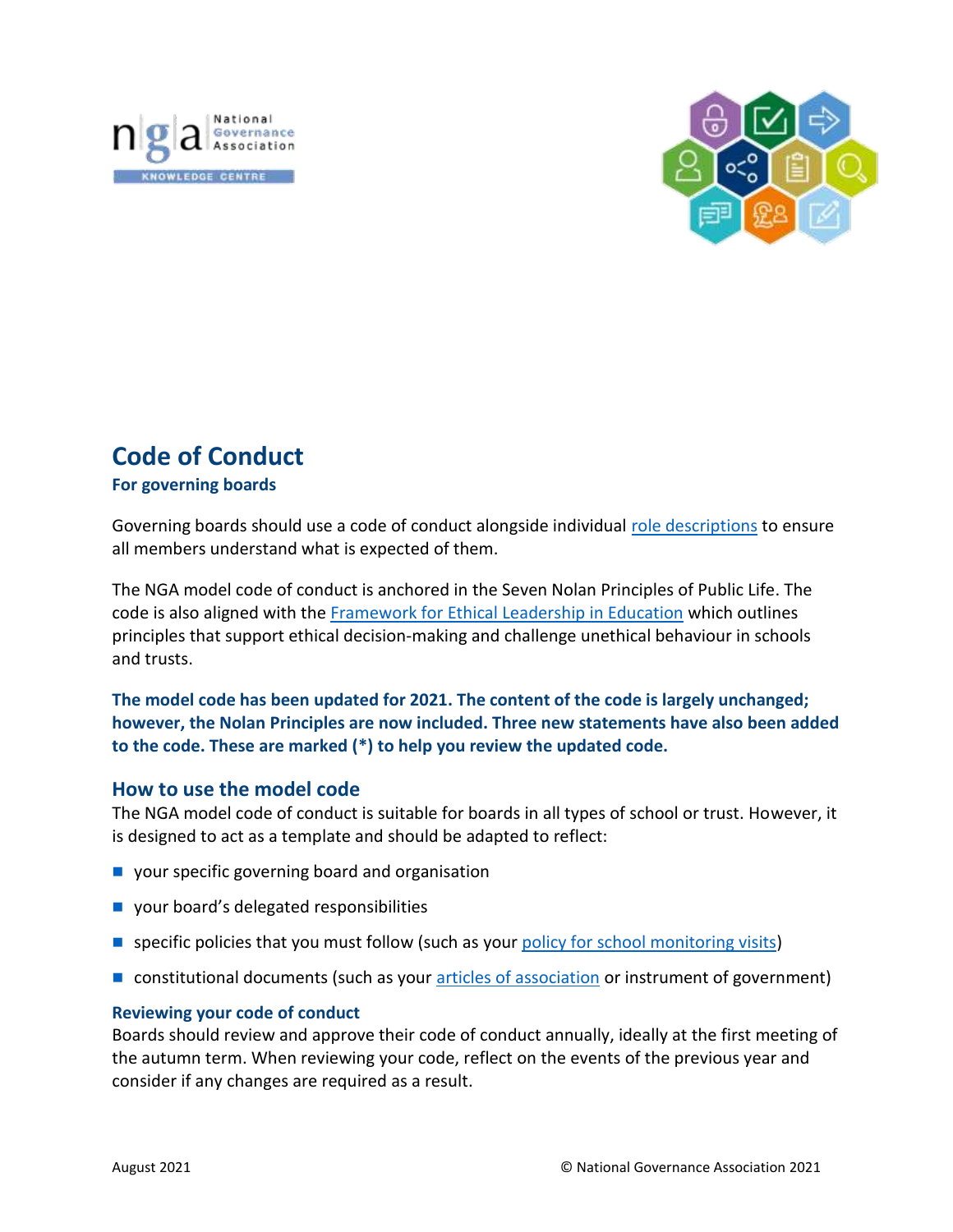



Boards should also review their code of conduct upon any significant changes to the law or school/trust policy. NGA

recommends that boards publish their code of conduct on their school/trust website.

## **Using your code to support induction and development**

When [recruiting new volunteers,](https://www.nga.org.uk/Knowledge-Centre/Governance-structure-roles-and-responsibilities/Roles-and-responsibilities/Composition/The-right-people-around-the-table-a-guide-to-recru.aspx) we recommend that boards refer candidates to their code of conduct (and role description). This will help ensure new members have a good understanding of expectations before being appointed. New members should agree to the board's code of conduct on being appointed as part of thei[r induction programme.](https://www.nga.org.uk/Knowledge-Centre/Governance-structure-roles-and-responsibilities/Induction.aspx)

Chairs may also use their code of conduct to support discussions such as annual governor performance reviews. In doing so, the code of conduct becomes a tool to help boards and individuals develop their governance practice.

## **Using your code of conduct to support effective teamwork**

Effective governance requires effective teamwork: working collaboratively as colleagues with a solid understanding and respect for each other's roles.

NGA's [Effective teamwork](https://www.nga.org.uk/Knowledge-Centre/Good-governance/Effective-governance/Board-Dynamics.aspx) guidance sets out an approach to dealing with conflict or tension using a measured and conciliatory approach. The guidance advises that the most direct way to clarify the expectations of those governing is through a code of conduct.

# **Further reading**

- [What governing boards and school leaders should expect from each other](https://www.nga.org.uk/Knowledge-Centre/Leaders-governing-boards/School-Leaders-and-Governing-Boards-What-do-we-Expect-of-Each-Other.aspx)
- Governing board [skills](https://www.nga.org.uk/Knowledge-Centre/Good-governance/Effective-governance/Governing-Board-Self-Review-(1)/Skills-Audit-and-Skills-Matrix-(1).aspx) audit
- [Model role descriptions for chairs, governors, trustees and governance](https://www.nga.org.uk/Knowledge-Centre/Good-governance/Effective-governance/Governing-Roles/Role-descriptions.aspx) professionals
- [Effective teamwork: a guide for](https://www.nga.org.uk/Knowledge-Centre/Good-governance/Effective-governance/Board-Dynamics.aspx) governing boards

**Thank you for using this document. If you have any feedback you'd like to share, please email [kcfeedback@nga.org.uk](mailto:kcfeedback@nga.org.uk)**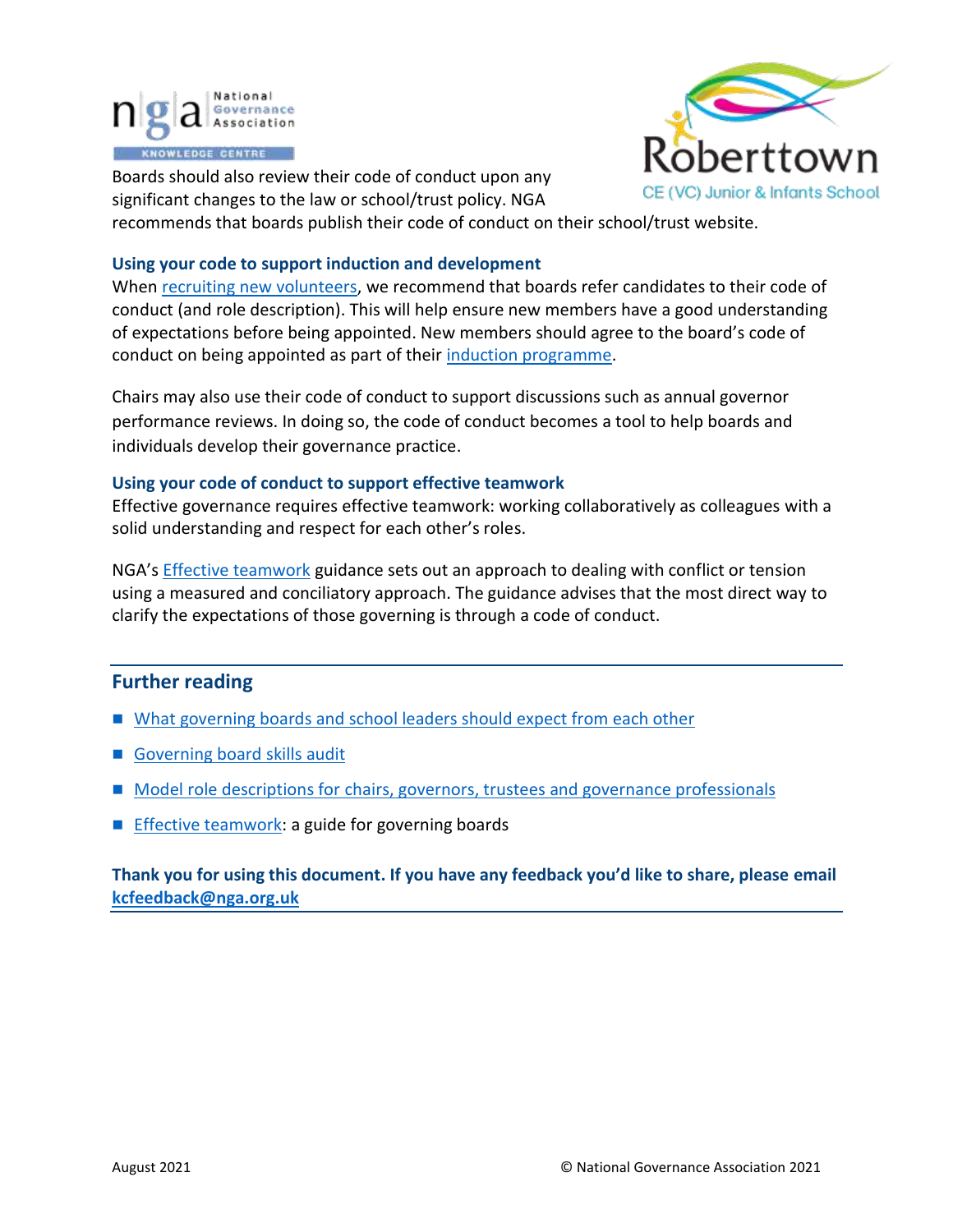



# **NGA Code of Conduct**

Once this code has been adopted by the governing board, all members agree to faithfully abide by it.

## **We agree to abide by the Seven Nolan Principles of Public Life:**

#### **Selflessness**

We will act solely in terms of the public interest.

#### Integrity

We will avoid placing ourselves under any obligation to people or organisations that might try inappropriately to influence us in our work. We will not act or take decisions in order to gain financial or other material benefits for ourselves, our family, or our friends. We will declare and resolve any interests and relationships.

#### **Objectivity**

We will act and take decisions impartially, fairly and on merit, using the best evidence and without discrimination or bias.

## Accountability

We are accountable to the public for our decisions and actions and will submit ourselves to the scrutiny necessary to ensure this.

## **Openness**

We will act and take decisions in an open and transparent manner. Information will not be withheld from the public unless there are clear and lawful reasons for so doing.

#### Honesty

We will be truthful.

#### Leadership

We will exhibit these principles in our own behaviour. We will actively promote and robustly support the principles and be willing to challenge poor behaviour wherever it occurs.

## **We will focus on our core governance functions:**

- 1. ensuring there is clarity of vision, ethos and strategic direction
- 2. holding executive leaders to account for the educational performance of the organisation and its pupils and the performance management of staff
- 3. overseeing the financial performance of the organisation and making sure its money is well spent *NGA recognises the following as the fourth core function of governance:*
- 4. ensuring the voices of stakeholders are heard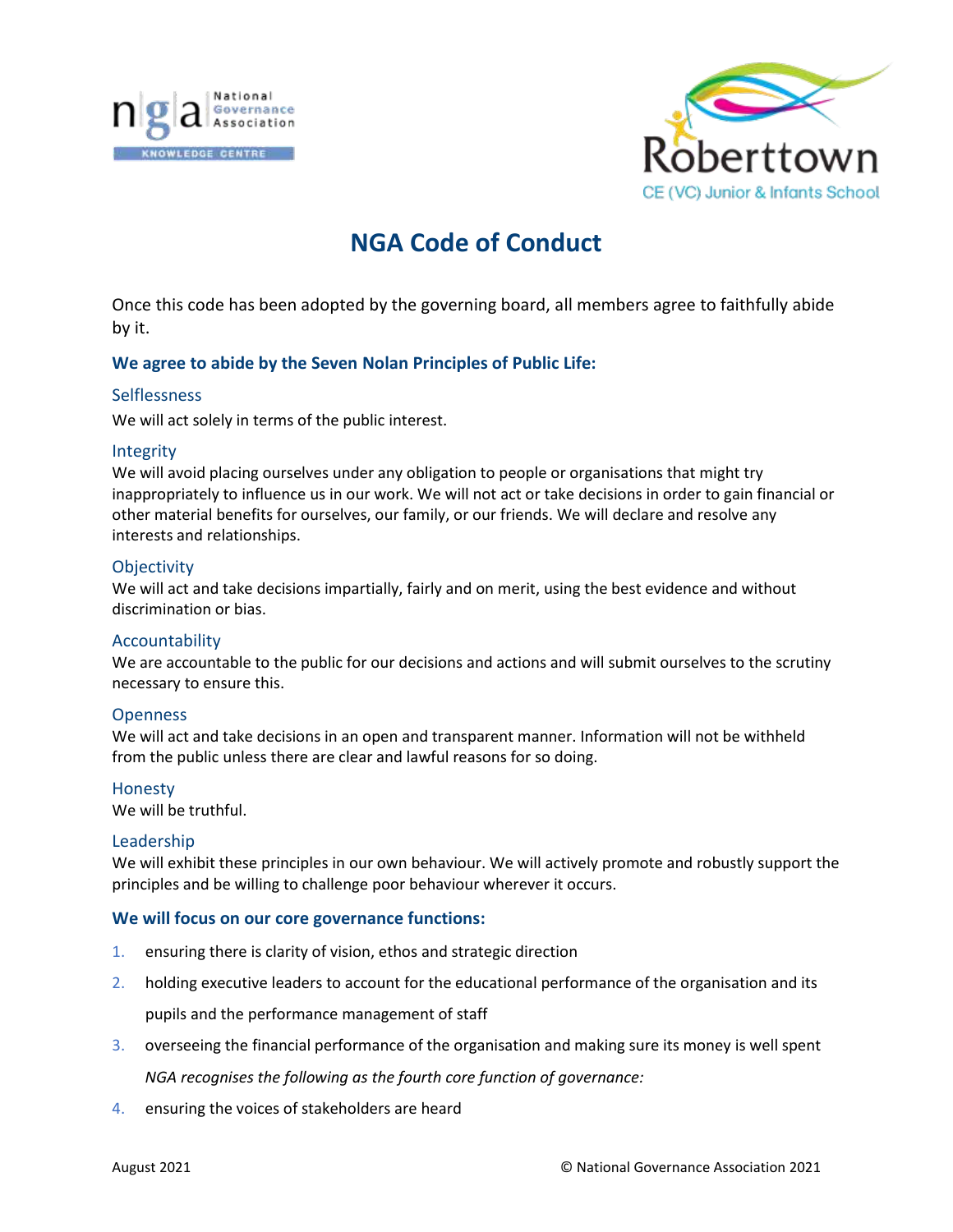



#### **As individual board members, we agree to:**

#### Fulfil our role & responsibilities

- 1. We accept that our role is strategic and so will focus on our core functions rather than involve ourselves in day-to-day management.
- 2. *\*For those working within a multi academy trust:* We will fulfil our role and responsibilities as set out in ou[r scheme of delegation.](https://www.nga.org.uk/Knowledge-Centre/Governance-structure-roles-and-responsibilities/Academy-trusts/Scheme-of-delegation.aspx)
- 3. We will develop, share and live the ethos and values of our school/s.
- 4. We agree to adhere to school/trust policies and procedures as set out by the relevant governing documents and law.
- 5. We will work collectively for the benefit of the school/s.
- 6. We will be candid but constructive and respectful when holding senior leaders to account.
- 7. We will consider how our decisions may affect the school/s and local community.
- 8. We will stand by the decisions that we make as a collective.
- 9. Where decisions and actions conflict with the Seven Principles of Public Life or may place pupils at risk, we will speak up and bring this to the attention of the relevant authorities.
- 10. We will only speak or act on behalf of the board if we have the authority to do so.
- 11. We will fulfil our responsibilities as a good employer, acting fairly and without prejudice.
- 12. When making or responding to complaints we will follow the established procedures.
- 13. We will strive to uphold the school's / trust's reputation in our private communications (including on social media).
- 14. \*We will not discriminate against anyone and will work to advance equality of opportunity for all.

#### Demonstrate our commitment to the role

- 1. We will involve ourselves actively in the work of the board, and accept our fair share of responsibilities, serving on committees or working groups where required.
- 2. We will make every effort to attend all meetings and where we cannot attend explain in advance why we are unable to.
- 3. We will arrive at meetings prepared, having read all papers in advance, ready to make a positive contribution and observe protocol.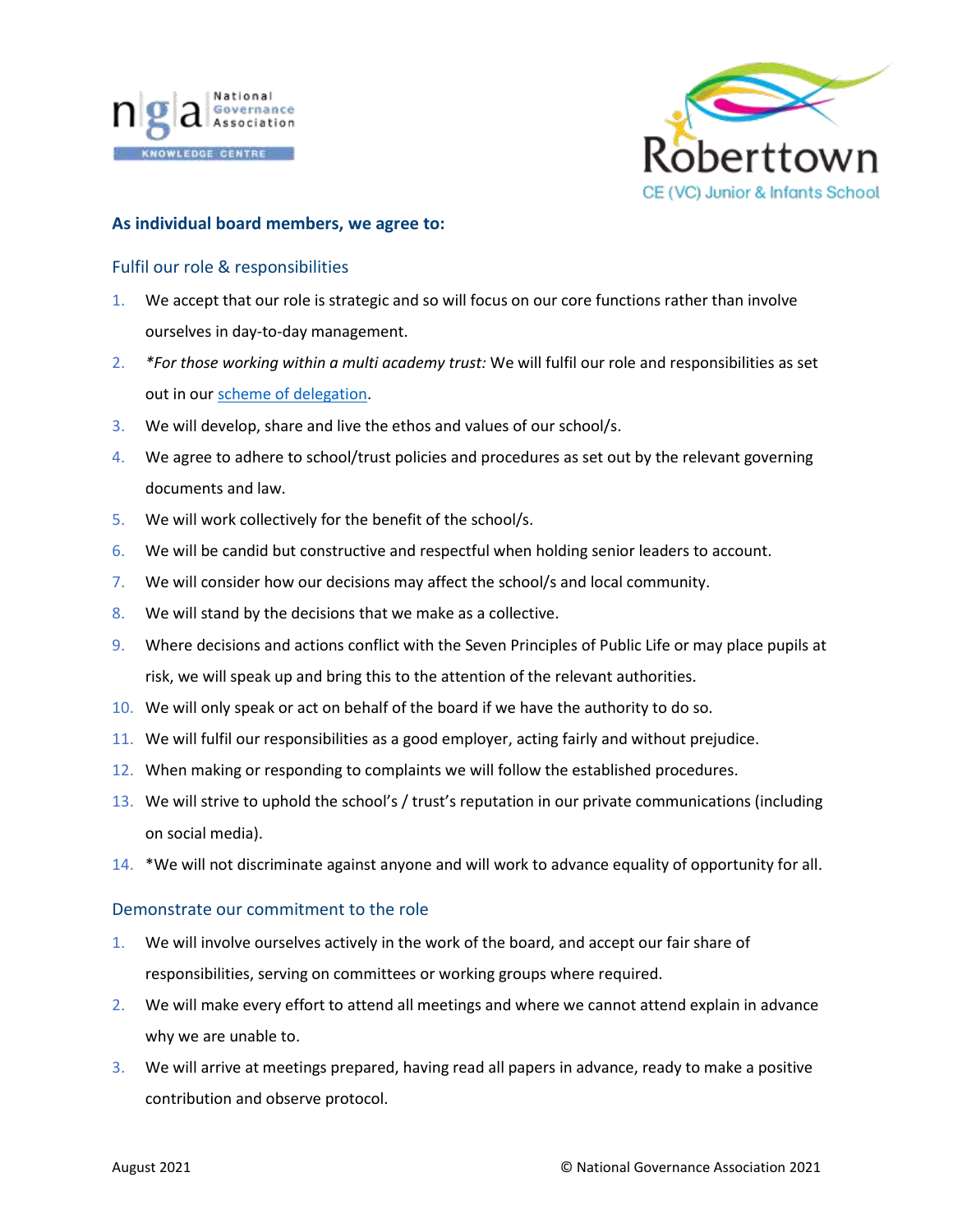

4. We will get to know the school/s well and respond to opportunities to involve ourselves in school activities.



- 5. We will visit the school/s and when doing so will make arrangements with relevant staff in advance and observe school and board protocol.
- 6. When visiting the school in a personal capacity (for example, as a parent or carer), we will continue to honour the commitments made in this code.
- 7. We will participate in induction training and take responsibility for developing our individual and collective skills and knowledge on an ongoing basis.

# Build and maintain relationships

- 1. We will develop effective working relationships with school leaders, staff, parents and other relevant stakeholders from our local community/communities.
- 2. We will express views openly, courteously and respectfully in all our communications with board members and staff both inside and outside of meetings.
- 3. \*We will work to create an inclusive environment where each board member's contributions are valued equally.
- 4. We will support the chair in their role of leading the board and ensuring appropriate conduct.

## Respect confidentiality

- 1. We will observe complete confidentiality both inside and outside of school when matters are deemed confidential or where they concern individual staff, pupils or families.
- 2. We will not reveal the details of any governing board vote.
- 3. We will ensure all confidential papers are held and disposed of appropriately.
- 4. We will maintain confidentiality even after we leave office.

## Declare conflicts of interest and be transparent

- 1. We will declare any business, personal or other interest that we have in connection with the board's business, and these will be recorded in the [register of business interests.](https://www.nga.org.uk/Knowledge-Centre/Compliance/Policies-and-procedures/Declaration-and-register-of-interests-forms.aspx)
- 2. We will also declare any conflict of loyalty at the start of any meeting should the need arise.
- 3. If a conflicted matter arises in a meeting, we will offer to leave the meeting for the duration of the discussion and any subsequent vote.
- 4. We accept that the Register of Business Interests will be published on the school/trust's website.